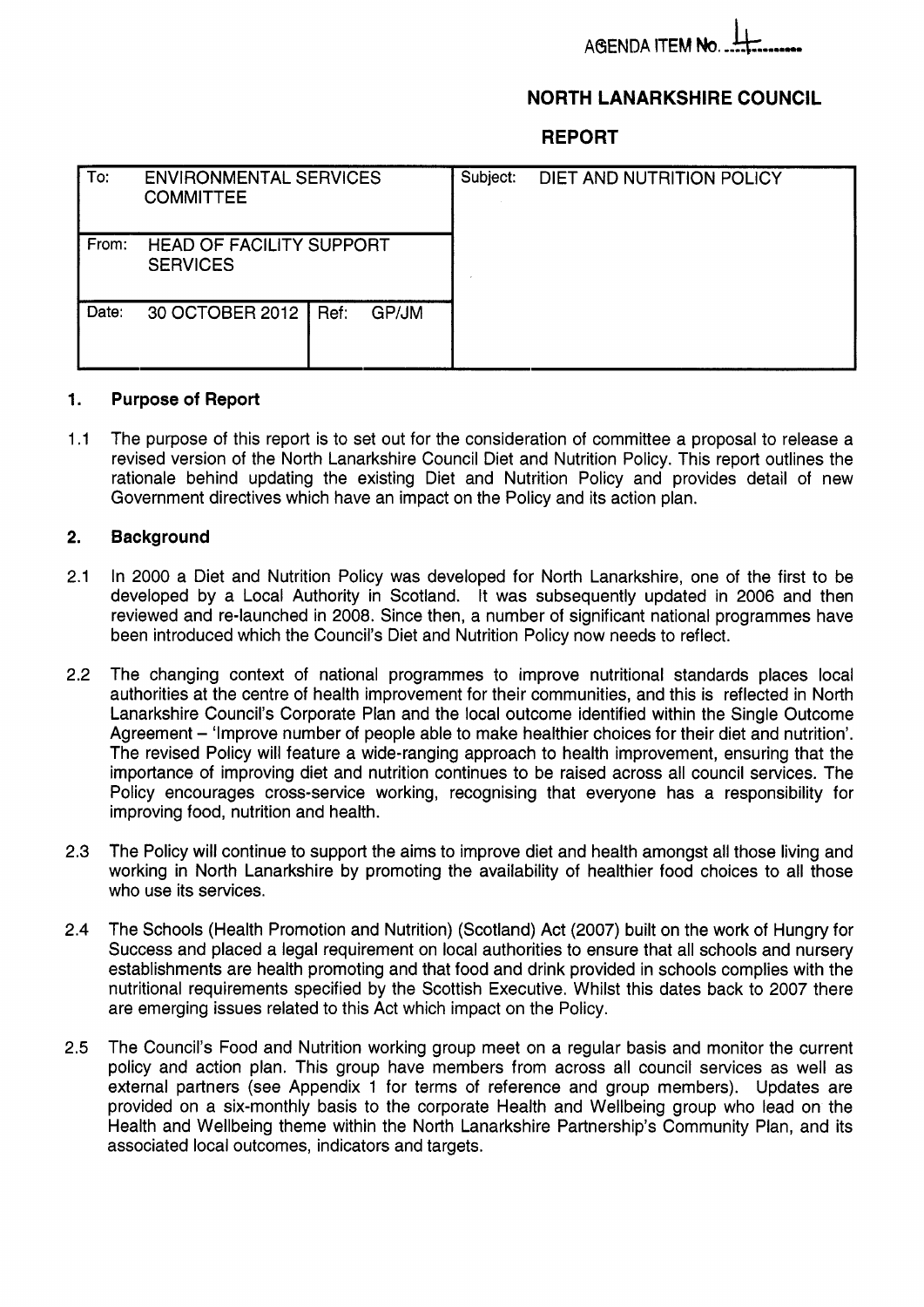## **3. Key Issues for Inclusion**

3.1 Preventing Overweight and Obesity in Scotland: A Route Map Towards Healthy Weight (2010)

The current Diet and Nutrition policy requires updating to incorporate and raise awareness of new Government directives which have been implemented since its introduction, including the guidance *Preventing Overweight and Obesity in Scotland* also known as the Obesity Route Map. The Scottish Government and COSLA are equal partners in the development and delivery of this Route Map. The policy direction set out in the document are aimed at central and local government decision-makers working with their partners in agencies, the voluntary sector, NHS Scotland and businesses to develop and subsequently deliver the long-term solutions required to address the obesity problem.

3.2 Supplementary guidance on diet and nutrition for children and young people with additional support needs (2011)

This guidance is a supplementary document to the Schools (Health Promotion and Nutrition) (Scotland) Act (2007) and provides support and practical guidance for all schools, recognising the complex and diverse range of eating and drinking difficulties that children and young people with additional support needs can face. It also exemplifies the importance of partnership working with health professionals and parents by providing examples of effective practice.

3.3 Curriculum for Excellence

> The changes required by the Schools (Health Promotion and Nutrition) (Scotland) Act (2007) are not entirely new, but they are significant. They are closely linked to the health and wellbeing aspects of Curriculum for Excellence, and place health at the heart of school learning and school life. Curriculum for Excellence provides a framework for learning and teaching. It takes a holistic approach to health and wellbeing, which includes experiences and outcomes for children around food and nutrition to develop in learners the skills to make healthy food choices and help establish lifelong healthy eating habits.

3.4 Nutrition Guidance for Children and Young people in Residential Care Settings (201 1)

Key aspects of this guidance relevant to residential care include the promotion of good, balanced eating habits for life by involving children and young people in shopping, menu planning and cooking to ensure they are equipped with the knowledge and skills they need to take responsibility for their own health and wellbeing once they leave care. The Care Commission will use the new guidelines as the basis for good practice when carrying out future residential care inspections. The guidance will be applied in Council children's houses with action detailed within the revised policy.

3.5 The revised Diet and Nutrition Policy will take account of all recent national guidance implementing actions as required through each Council service and in partnership with NHS Lanarkshire and the voluntary sector.

### **4. Proposals/Considerations**

- 4.1 The Food and Nutrition working group seeks to make the necessary changes to the current Policy, concentrating on the monitoring and revision of current actions to increase their effectiveness. The group have performed a review of the current Policy and outcomes planning for the revised policy. A four-year action plan will be developed to support the implementation of the Policy.
- 4.2 The Food and Nutrition working group will oversee the implementation and monitoring of the Policy, reporting directly to the Health and Wellbeing Corporate Group. The Policy will be reviewed on an ongoing basis to reflect any new Government directives, whilst the associated action plan will be monitored on a biannual basis as required by the Health and Wellbeing Group.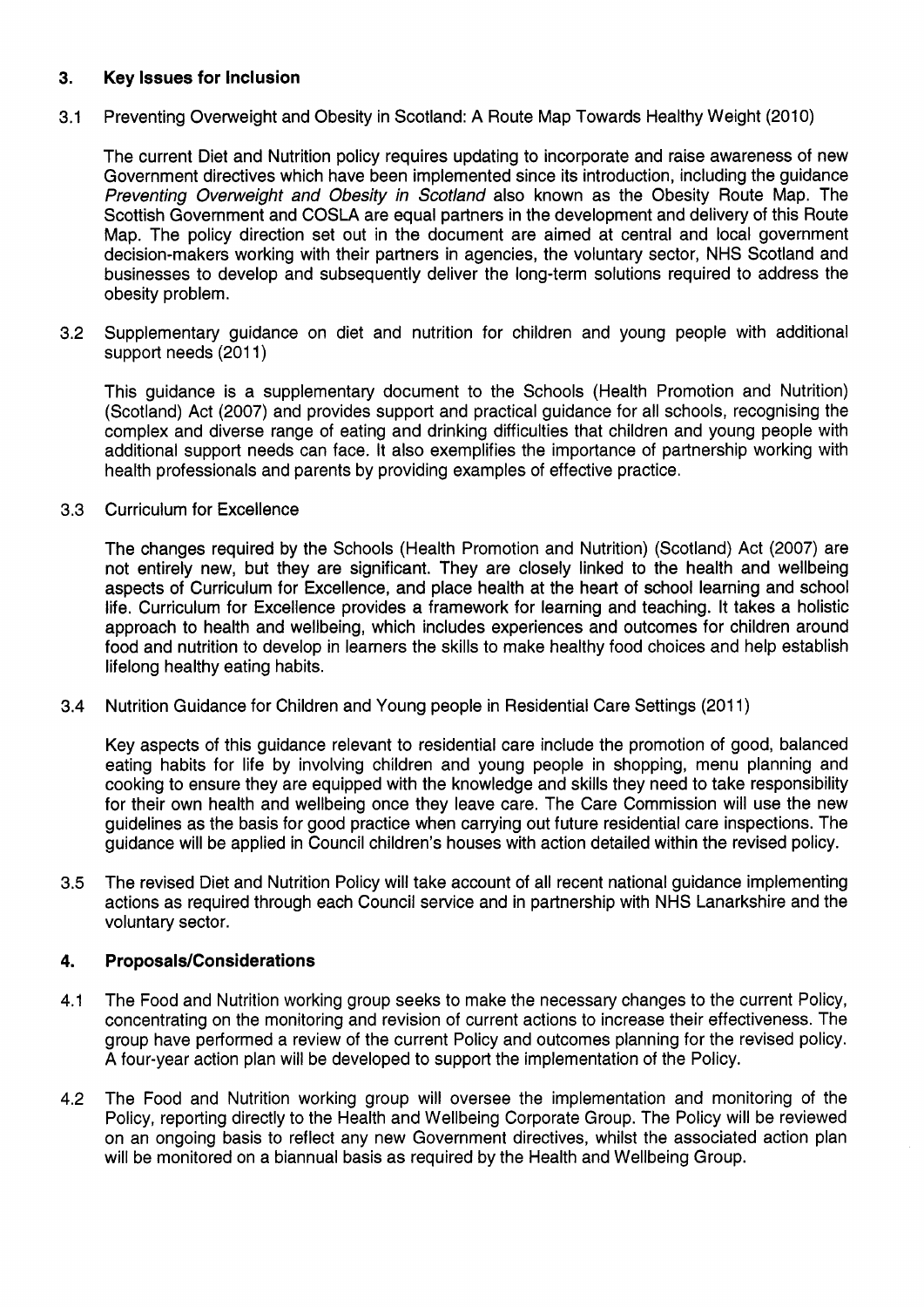4.3 The revised Diet and Nutrition Policy will be implemented across all Council services and Councilfunded establishments will be encouraged to comply with this guidance.

### **5. Financial** & **Corporate Considerations**

- 5.1 It is proposed to produce the revised policy in an electronic format only, available online through the North Lanarkshire Council website and the Council's intranet. Consequently there will be no publication costs and financial requirements will be minimal. The Policy will also be disseminated to all stakeholders including Council staff and services.
- 5.2 An equality impact assessment has been completed and published on the Council website.

### **6. Recommendation**

- 6.1 That the committee approves this request for the Food and Nutrition working group to progress the changes to the current Diet and Nutrition policy and report to a future committee with the revised policy.
- 6.2 That this report is referred to the Learning and Leisure Services and Housing and Social Work Services committees.

Openhar Portine

**GRAHAM PATRICK HEAD OF FACILITY SUPPORT SERVICES** 

Local Government Access to Information Act: for further information on this report, please contact Graham Patrick on 01236 632651